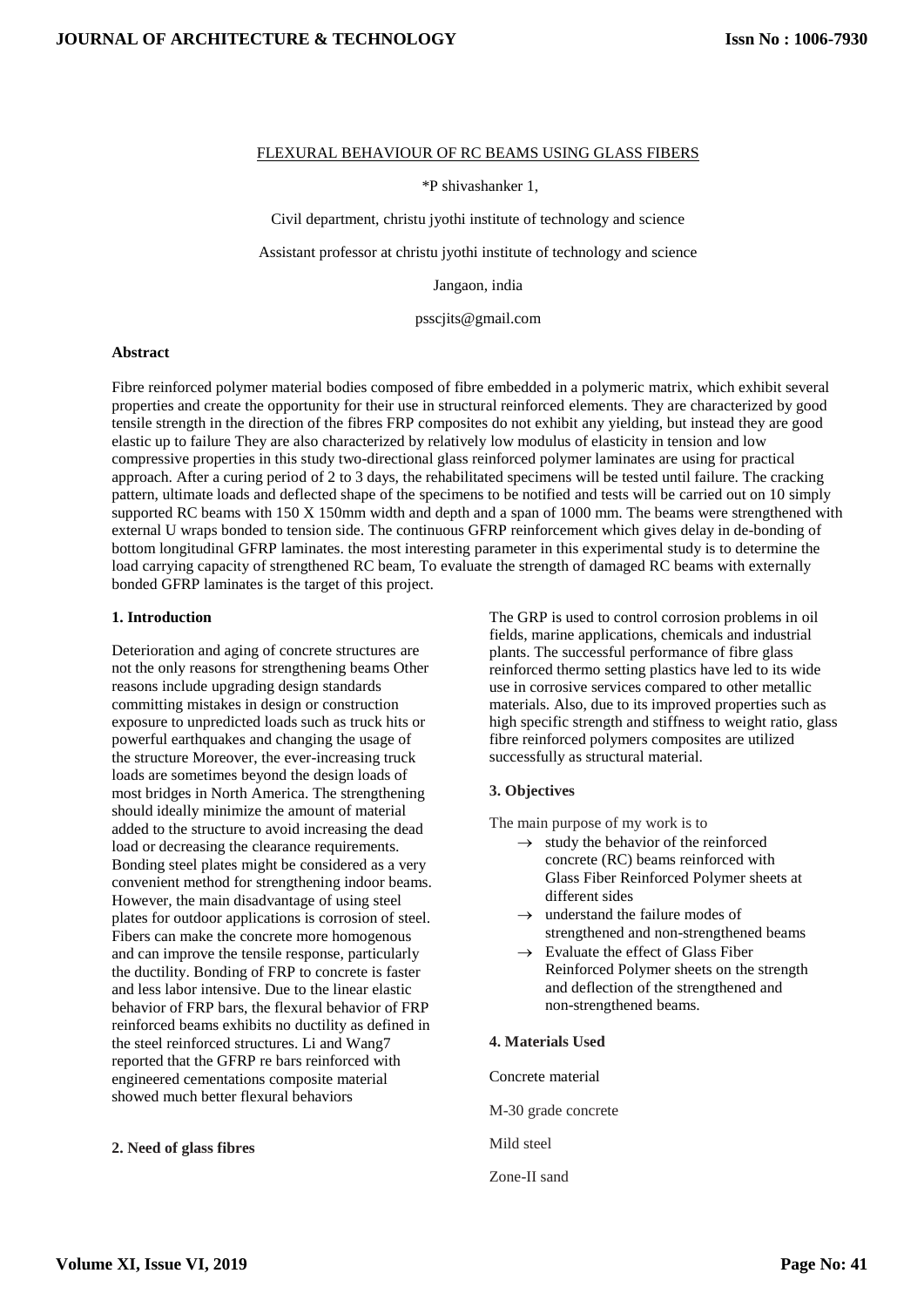Type E-Glass fibre

### **5. Properties E-glass fibre**

Following are some major properties of glass fibre:

- $\rightarrow$  Low cost
- $\rightarrow$  High production rates
- $\rightarrow$  High strength
- $\rightarrow$  High stiffness
- $\rightarrow$  Relatively low density
- $\rightarrow$  Non-flammable
- $\rightarrow$  Resistant to heat
- Good chemical resistance
- $\rightarrow$  Relatively insensitive to moisture able
- $\rightarrow$  maintain strength properties over a wide range of conditions
- $\rightarrow$  Good electrical insulation

| property                 | Density<br>$g/cm^3$ | Youngs<br>modulus<br>Gpa | Tensile<br>strength<br>Gpa | Tensile<br>elongation |
|--------------------------|---------------------|--------------------------|----------------------------|-----------------------|
| High<br>strength         | 1.8                 | 230                      | 2.48                       | 1.1                   |
| High<br>modulus          | 1.9                 | 370                      | 1.79                       | 0.5                   |
| Ultra<br>high<br>modulus | $2.0 - 2.1$         | 520-620                  | $1.03-$<br>1.31            | 0.2                   |

## **6. Methodology**

Experimental investigations on the behaviour of RC beams strengthened by using glass Fibre Reinforced Polymer in flexural case have been presented in this paper. The experimental work consisted of tested beams. This study took into account strengthened and repaired cases in using glass Fibre Reinforced Polymer All the RC beams had been tested in a simply supported span and subjected to two-point loading until the failure. The beams included additional anchorage at the ends of the main glass Fibre Reinforced Polymer sheet reinforcement to prevent the de lamination of glass Fibre Reinforced Polymer sheet. The results of experiments show that the use of glass Fibre Reinforced Polymer as external strengthening has significant enhancement on the ultimate load, crack pattern and deflection of the strengthened of beams. It is observed from the work that the use of external glass Fibre Reinforced Polymer in strengthening beams could improve the ultimate load capacity of beam



Fig; 6.1glass fibre

### **7. Preparation of RC beam with GFRP**

In FRP wrap systems, FRPs are bonded on the lateral faces of the beam with the fibers perpendicular or inclined to the longitudinal axis of the beam. The FRPs can also be placed on both lateral faces in a continuous way underneath the beam web resembling U-shaped external stirrups. The performance of the U-shaped bands can be further improved by adding additional longitudinal FRP strips over the ends of the U-shaped bands. Sprayed GFRP was applied either on both lateral faces or on three faces excluding the top Boyd reported a difficulty involving the inability of the fibers to stay in place when bent around sharp corners during the retrofit process. To overcome this problem and to avoid possible failure of the FRP due to stress concentrations at the corners of the beam section, when sprayed or fabric GFRP was applied on three sides of the beam, the corners of the beam section were rounded to a radius of 35 mm. This was also recommended by ISIS Canada Different thicknesses of Sprayed GFRP were applied and studied in this project. For surface preparation, different techniques such as sandblasting, epoxy glue, and hammering the surface were investigated. Through bolts and nuts were also tried with emphasis on concrete-GFRP bond strength enhancement

### **7.1 Details of RC beam**

| Width of compression face of        | $150 \text{ mm}$ |
|-------------------------------------|------------------|
| member                              |                  |
| Overall depth of beam               | $150 \text{ mm}$ |
|                                     |                  |
| Distance from extreme               | $120 \text{ mm}$ |
| compression fiber to centre of      |                  |
| tension reinforcement               |                  |
| Distance from extreme               | $20 \text{ mm}$  |
| compression fiber to centre of      |                  |
| compression reinforcement           |                  |
| Specified compressive strength of   | 44 mpa           |
| concrete                            |                  |
| Specified yield strength of tension | $440$ mpa        |
| reinforcement                       |                  |
| Specified yield strength of         | 474 mpa          |
| compression reinforcement           |                  |
| Specified yield strength of shear   | 600 mpa          |
| reinforcement                       |                  |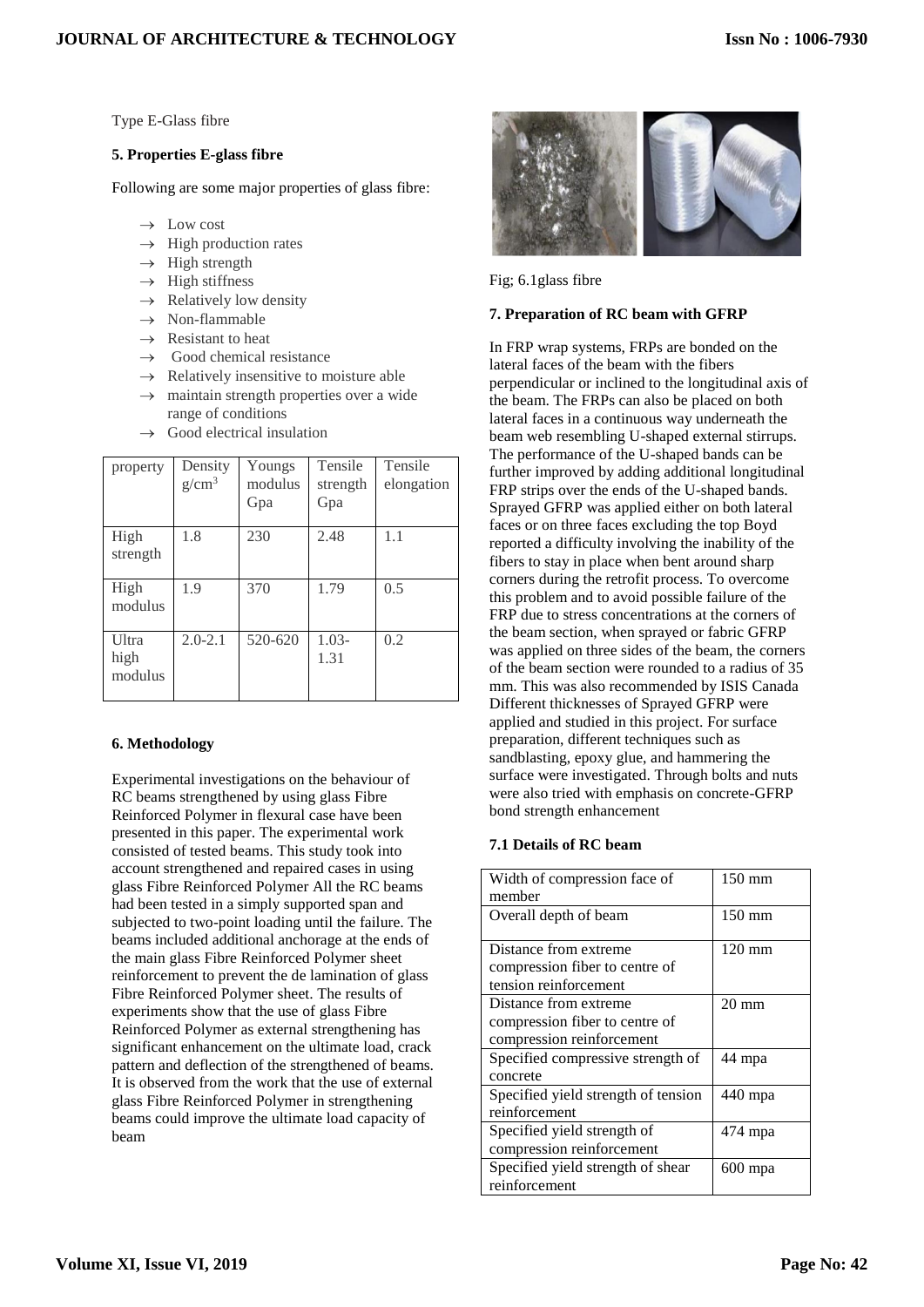

Fig; 7.1 cross-sectional details of RC beams



**Fig; 7.2** Load configuration of RC beam



Fig; 7.3 Beam test setup under quasi-static loading

## **8. Preparation of RC beam without GFRP**

Six beams were tested under quasi-static loading without the GFRP coating. Results are reported here and will be used later as bench marks for comparison. One beam (beam C-NS in was tested under quasi-static loading with no stirrups and no GFRP. The result of this test is shown in Figure A typical shear failure was observed in this beam with a crack of about 45°. This shear crack became flatter at the load point as shown in. Load carrying capacity was in good agreement with the predicted value



Fig; 8.1 Load versus mid span deflection of control RC beam C-S-1

## **9. Flexural strengthening of beam**

The beams were tested for their ultimate strengths. In SET I three beams (F1, F2 and F3) weak in flexure are tested. The beam F1 is taken as controlled beam. It has less load carrying capacity when compared to that of the externally strengthened beams using GFRP sheets. In SET I beams F2 is strengthened only at the soffit of the beam and F3 is strengthened up to the neutral axis of the beam along with the soffit of the beam.



Fig; 9.1 fixing of GFRP on beam

## **10. Testing of specimen**

The GFRP strengthened beam and the control beams were tested to find out their ultimate load carrying capacity. It was found that the control beams F1 is failed in flexure and showing that the beams were deficient in flexure In SET I beam F2 failed due to fracture of GFRP sheet in two pieces and then flexural-shear failure of the beam took place. Beam F3 failed due to de lamination of the GFRP sheet after that fracture of GFRP sheet took place and then flexural-shear failure of the beam. In SET I beams F2 and F3, GFRP rupture and flexural-shear kind of failure was prominent when strengthening was done using both the wrapping schemes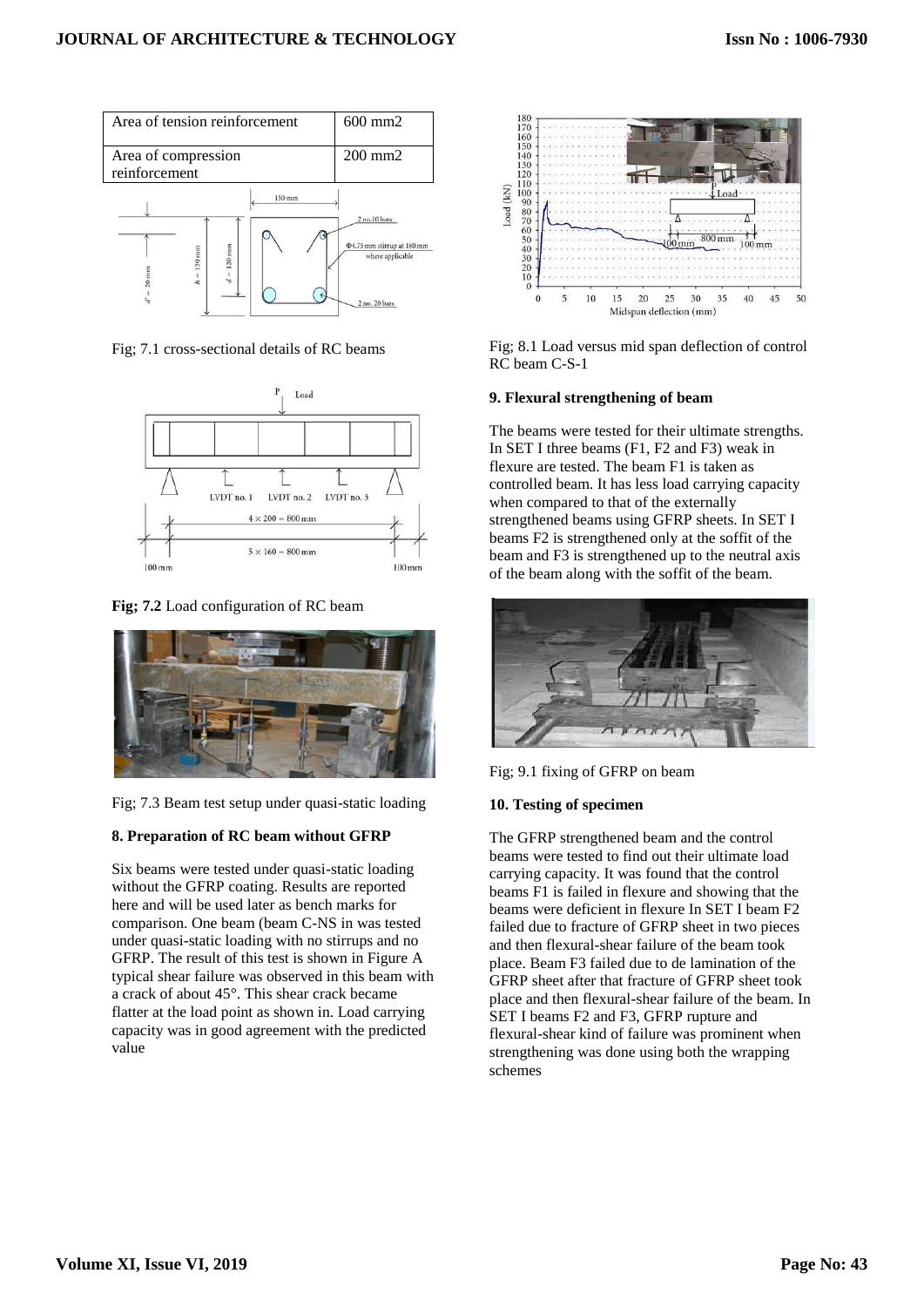

Fig; 10.1 testing of specimen

## **11. Results**

## **11.1- Compressive strength:**

Compressive strength is the capacity of a material or the ability of a structure to withstand load tending to reduce size .For compression test cube specimen of concrete and 150 mm x 150 mm were used respectively. Totally 21 cubes were cast for determination of compressive strength After 24 hours the moulds were demoded and subjected to water curing. Before testing the cubes were dried for 2 hours. All the cubes were tested in saturated conditions after wiping out surface moisture. The load was applied without shock and increased continuously until the resistance of the specimen to the increasing load breaks down and no greater load can be sustained. The maximum load applied to the specimen was then recorded; three cubes each were tested at the age 7 days 21 days and 28 days of curing for concrete compression testing

## **7-days results**

| Without<br>fibre | $0.25%$ of<br>fibre | $0.5\%$ of<br>fibre | $0.75%$ of<br>fibre |
|------------------|---------------------|---------------------|---------------------|
| 23.24            | 24.57               | 28.27               | 33.21               |
| 24.3             | 24.67               | 28.89               | 31.62               |
| 24.25            | 28.18               | 31.25               | 35.89               |



**21-days results**

| Without<br>fibre | $0.25%$ of<br>fibre | $0.5\%$ of<br>fibre | $0.75%$ of<br>fibre |
|------------------|---------------------|---------------------|---------------------|
| 25.9             | 32.56               | 40.38               | 34.98               |
| 25.12            | 32.92               | 39.60               | 37.62               |
| 25.44            | 29.3                | 32.4                | 39                  |



| Without<br>fibre | $0.25%$ of<br>fibre | $0.5\%$ of<br>fibre | $0.75\%$ of<br>fibre |
|------------------|---------------------|---------------------|----------------------|
| 3.5              | 32.8                | 38.2                | 48.39                |
| 3.42             | 31.82               | 37.96               | 46.4                 |
| 3.9              | 32.3                | 41.25               | 43.6                 |



## **11.2-Split tensile strength:**

Split Tensile strength of concrete is usually found by testing concrete cubes mould of size 150 mm x 300mm. The tensile strength of concrete as compared to its compressive strength is very low and is found to be only 10-15 % of the compressive strength. There are various factors which influence the tensile strength of concrete like aggregates, age, curing, air entrainment and method of test.

## **7-days results**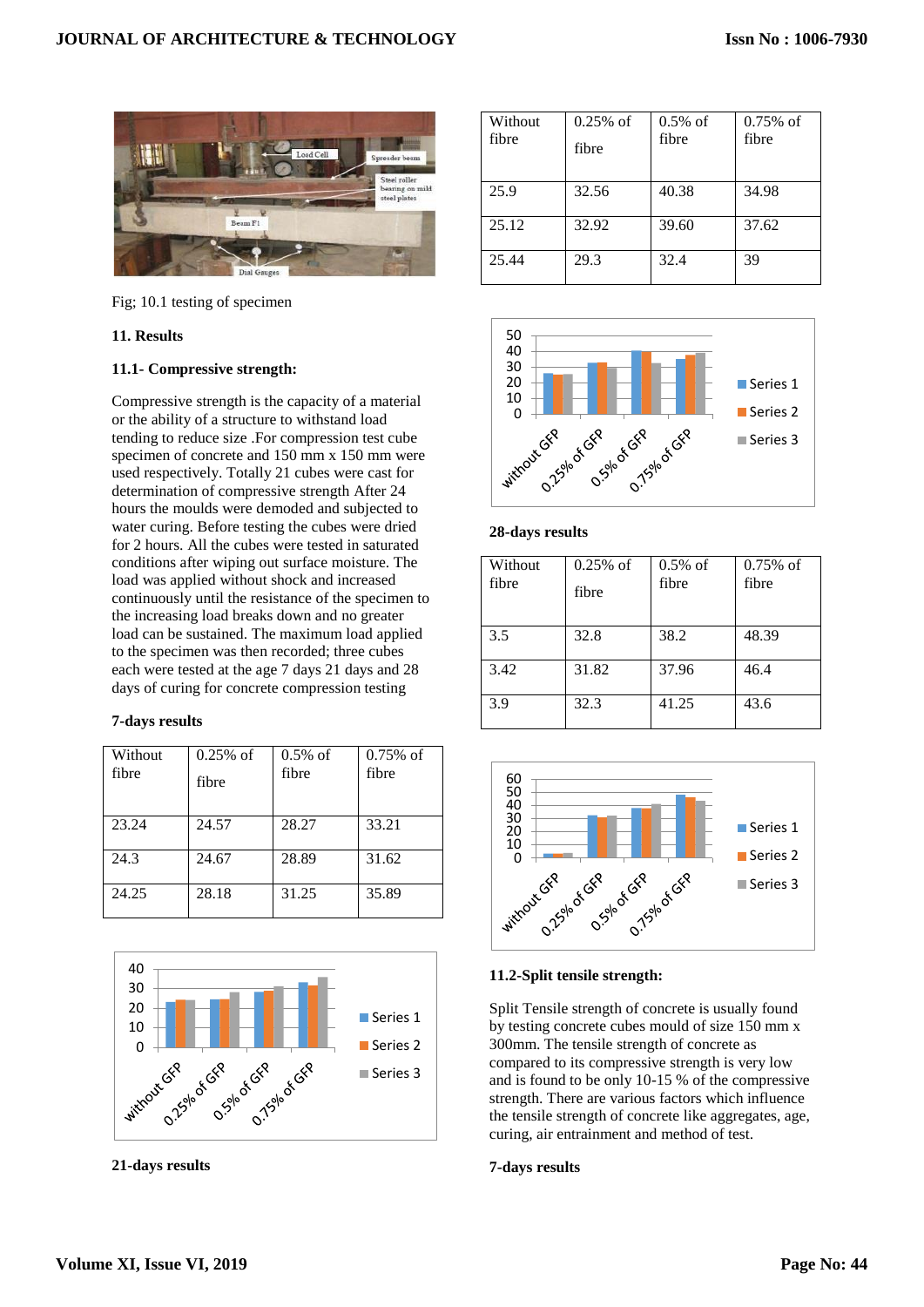| Without<br>fibre | $0.25%$ of<br>fibre | $0.5%$ of<br>fibre | $0.75%$ of<br>fibre |
|------------------|---------------------|--------------------|---------------------|
| 3.12             | 1.52                | 1.70               | 2.92                |
| 2.15             | 1.87                | 2.31               | 2.50                |
| 2.24             | 1.92                | 2.32               | 2.19                |



## **21-days results**

| Without<br>fibre | $0.25\%$ of<br>fibre | $0.5\%$ of<br>fibre | $0.75%$ of<br>fibre |
|------------------|----------------------|---------------------|---------------------|
| 2.83             | 2.72                 | 3.96                | 6.02                |
| 3.10             | 3.25                 | 3.6                 | 4.80                |
| 3.26             | 2.32                 | 3.45                | 5.12                |



| Without<br>fibre | $0.25%$ of<br>fibre | $0.5\%$ of<br>fibre | $0.75\%$ of<br>fibre |
|------------------|---------------------|---------------------|----------------------|
| 3.42             | 5.13                | 5.48                | 6.32                 |
| 3.29             | 5.03                | 5.71                | 7.24                 |
| 3.37             | 3.37                | 5.63                | 6.72                 |



## **11.3-Flexural strength test:**

Flexural strength is also referred to as modulus of rupture, Flexural strength of concrete is usually found by testing plain concrete prisms of size 500 mm x 100x 100mm were casting using M30 grade concrete. Specimens with Conventional Concrete and glass fiber concrete of different percentage were casted. After curing, the specimens were tested for flexural strength

## **7-days results**

| Without<br>fibre | $0.25%$ of<br>fibre | $0.5%$ of<br>fibre | 0.75% of<br>fibre |
|------------------|---------------------|--------------------|-------------------|
| 2.9              | 2.56                | 3.38               | 4.98              |
| 2.3              | 2.92                | 3.28               | 4.62              |
| 2.8              | 2.93                | 3.45               | 4.94              |



## **21-days results**

| Without<br>fibre | $0.25%$ of<br>fibre | 0.5% of<br>fibre | 0.75% of<br>fibre |
|------------------|---------------------|------------------|-------------------|
| 3.5              | 4.72                | 4.36             | 5.95              |
| 3.42             | 4.90                | 4.41             | 5.66              |
| 3.9              | 4.97                | 4.52             | 5.27              |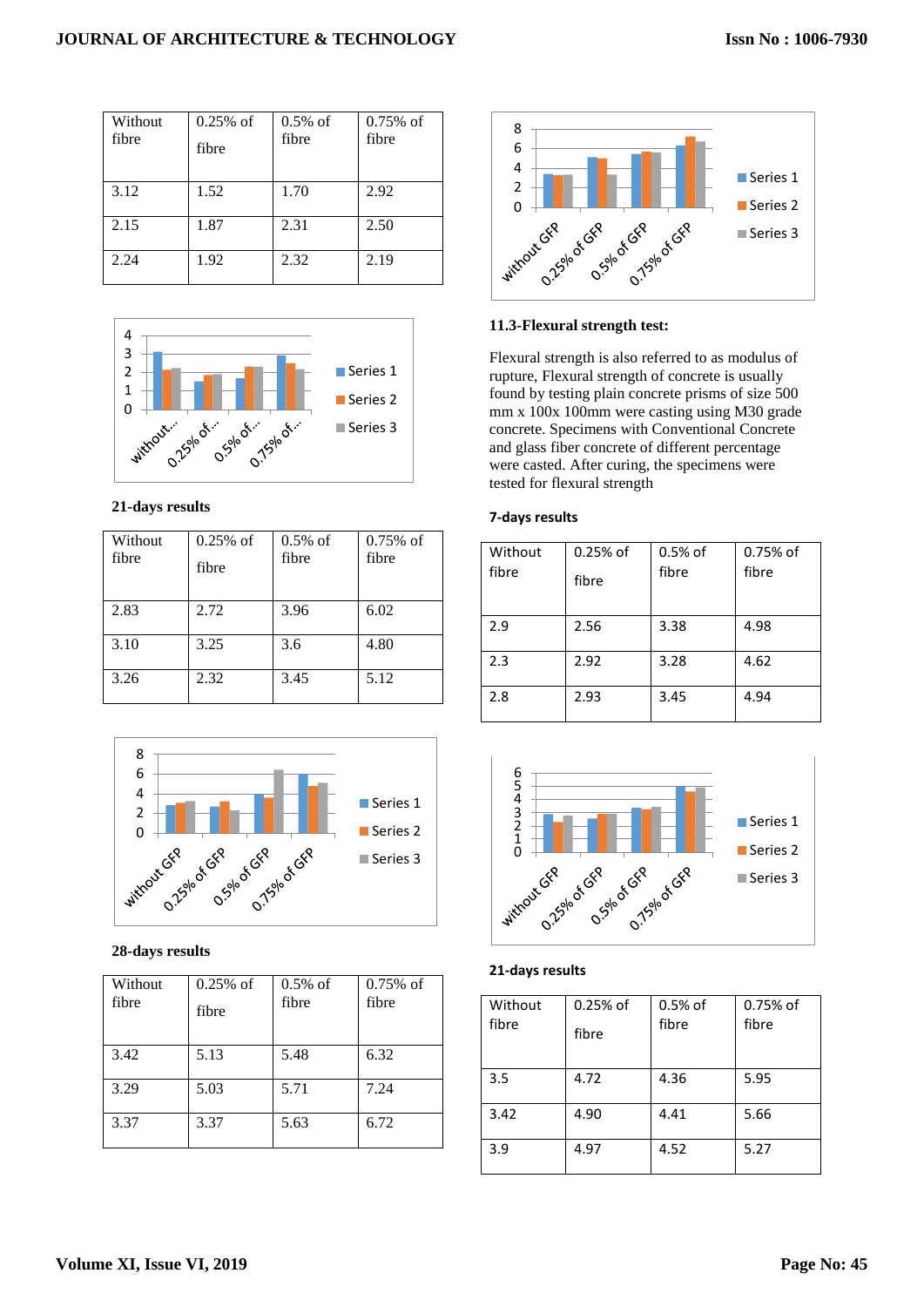

### **28-days results**

| Without<br>fibre | $0.25%$ of<br>fibre | $0.5%$ of<br>fibre | 0.75% of<br>fibre |
|------------------|---------------------|--------------------|-------------------|
| 4.52             | 5.61                | 6.11               | 7.02              |
| 4.22             | 4.96                | 6.72               | 6.99              |
| 4.53             | 5.41                | 6.64               | 6.02              |



## **12. Conclusion**

The following conclusions are made from the experimental study of addition of glass fibers of two lengths with same diameter and properties into the concrete mix. In this study of addition of combinational glass fibers greater strength and stiffness than the conventional concrete and also possesses good binding and strength to weight ratio. The compressive strength of concrete are increased with the addition of glass fibers to 0.50% by weight of concrete and further any addition of the glass fiber shows in decreases compressive strength ( it is been evaluated by studying research paper and journals on this addition). • Split tensile strength tends to improve for Material Concrete compared to plain concrete.

• Flexural strength shows tremendous increases from 0.5 to 0.75 % in Material Concrete compared to plain concrete. Whereas by using single fiber addition it gives max strength at 1%.

• Optimum combination of is 0 .75% is obtained as higher properties.

• The overall performance of glass fiber concrete increased strength compared to plain concrete.

# **REFERENCE**

## **Code Books:**

- IS: 456-2000, code of practice for Plain and Reinforced Concrete, Bureau of India **Standards**
- IS: 10262-1982, Recommended Guidelines for Concrete Mix Design, Bureau of India Standards.

### **Journals**

**[1]**S. Al Araimi and R. A. Siddiqui(2000)"The Effects Of Weathering On Mechanical Properties Of Glass Fiber Reinforced Plastics (Grp) Materials", IIUM Engineering Journal, Vol. 1, No. 2, 2000

**[2]**SudeepDeshpande et al. (2014)"Use of GRP Materials in Piping Systems The Experience of TOTAL," Materials Engineering Proceedings of International Conference on Off-Shore Mechanics and Arctic Engineering - OME V3, Pt A, 1993 Published by ASME, New York, NY, USA, pp. 279-283,

**[3]**K Naresh Kumar et al. (2013)"Environmental Effects on the Material Integrity of Fiber Reinforced Polymer Matrix Composite," 50 years of progress in Materials and Science Technology International SAMPE Technical Conference, Vol. 26, SAMPE, Covina, CA, USA, pp. 119-127, **[4]**N. M. S. Al-Bastaki, and H. M. N. Al-Madani, "Effect of Six Months Exposure to Atmospheric Conditions on the Mechanical Properties of GRP," Modelling, Measurement and Control, C: Energetics, Chemistry Earth, Environmental & Bio-medical Problem, Vol. 49, No. 1-3, pp. 22-28, 1995.

**[5]**R Satheesh Raja et al. (2013) T. Abraham, "Environmental Effect on Polyester Laminates Reinforced with Chopped Strand Glass Fibre Mats," Kautschuk und GummiKunststoffe, Vol. 49, No. 5, 350-353,

**[6]**P. Bonnian and A. R. Bunsell" A Comparative Study of Water Absorption Theories Applied to Glass Epoxy Composites," Journal of Composite Materials Vol. 15, pp. 272-278, 1981.

**[7]**K Devendra et al."Environmental Durability of Glass Fiber Composites," Materials Science and Engineering: R: Reports Vol. 13, No. 7, pp. 265- 324,

**[8]**Darling and Woolstencroft (2000)

"Hydrothermal Ageing of Composite Materials," Revue